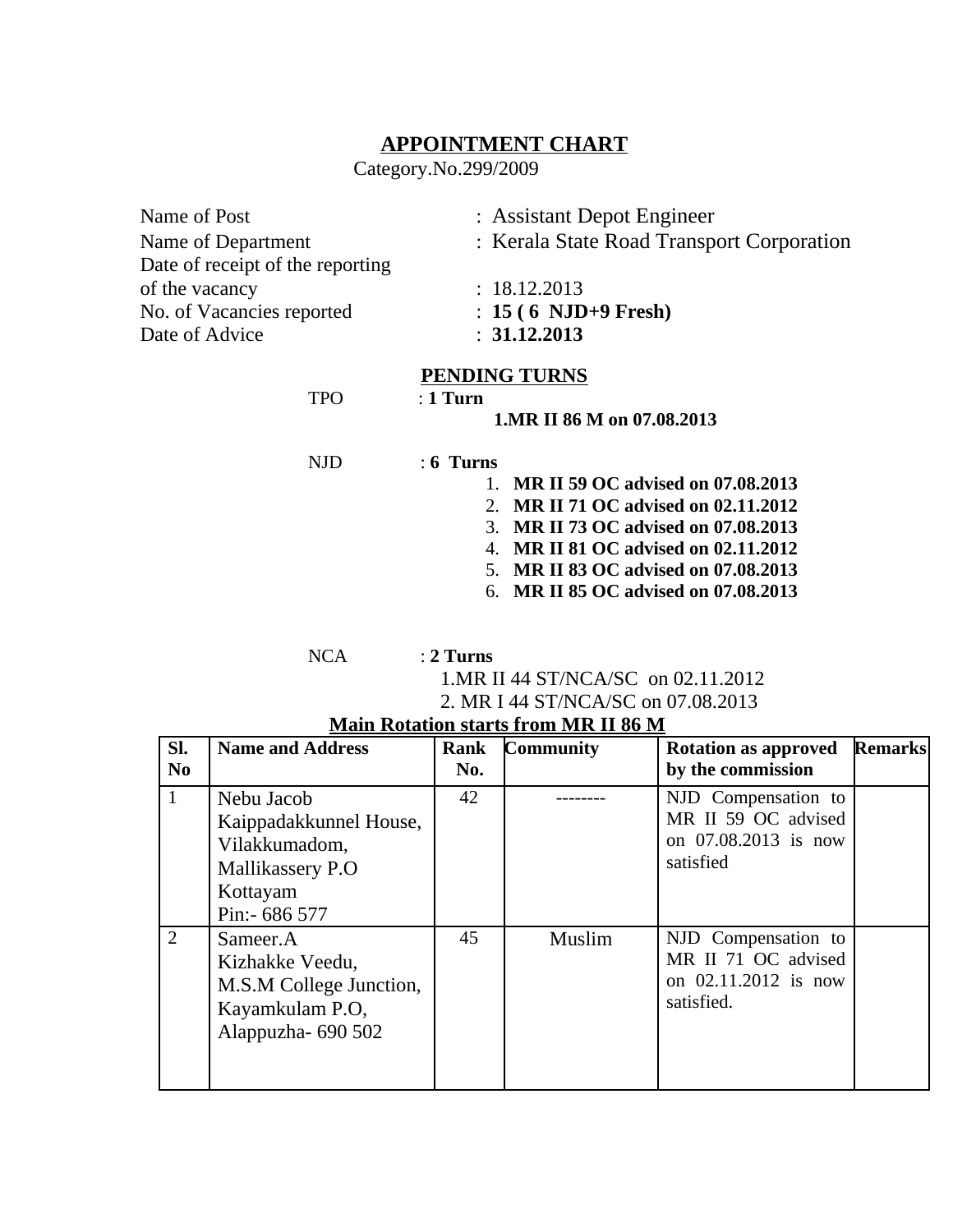| $\overline{3}$                 | Prajeesh.P.M<br>Pavoor Meethal House,<br>Moodadi P.O,<br>Kozhikode- 673 325                                                            | 47 | Thiyya | NJD Compensation to<br>MR II 73 OC advised<br>on 07.08.2013 is now<br>satisfied. |  |  |
|--------------------------------|----------------------------------------------------------------------------------------------------------------------------------------|----|--------|----------------------------------------------------------------------------------|--|--|
| $\overline{4}$                 | Nisthar.N<br>T.C 1/2095,<br>Uthradom,<br>Mera-43,<br>Enthivila Lane,<br>M.C P.O, Murinjapalam,<br>Thiruvananthapuram<br>Pin: - 695 011 | 48 | Muslim | NJD Compensation to<br>MR II 81 OC advised<br>on 02.11.2012 is now<br>satisfied. |  |  |
| 5                              | Anish.R<br>Anish Vihar,<br>South Mynagappally,<br>Mynagappally,<br>Kollam- 690 519                                                     | 50 | Muslim | NJD Compensation to<br>MR II 83 OC advised<br>on 07.08.2013 is now<br>satisfied. |  |  |
| 6                              | Adarsh.U.R<br>Udayagiri,<br>Neerazhi Lane-169,<br>Ulloor,<br>Medical College P.O,<br>Thiruvananthapuram<br>Pin:- 695 011               | 51 | Ezhava | NJD Compensation to<br>MR II 85 OC advised<br>on 07.08.2013 is now<br>satisfied. |  |  |
| 7                              | Sajeed.A<br>Sumeed Manzil,<br>18 <sup>th</sup> Stone, Tholicode P.O,<br>Nedumangad,<br>Thiruvananthapuram<br>Pin:- 695 541             | 71 | Muslim | MR II 86 M TPO on<br>07.08.13 is<br>now<br>satisfied.                            |  |  |
| MR II 87 OC already filled up. |                                                                                                                                        |    |        |                                                                                  |  |  |
| 8                              | Adarsh.T.K<br>Surya Thiyyankandy(H),<br>Thiyyakandi,<br>Vattoli Bazar P.O,<br>Balusserry (via),<br>Kozhikode- 673 612                  | 55 | Thiyya | <b>MR II 91 OC</b>                                                               |  |  |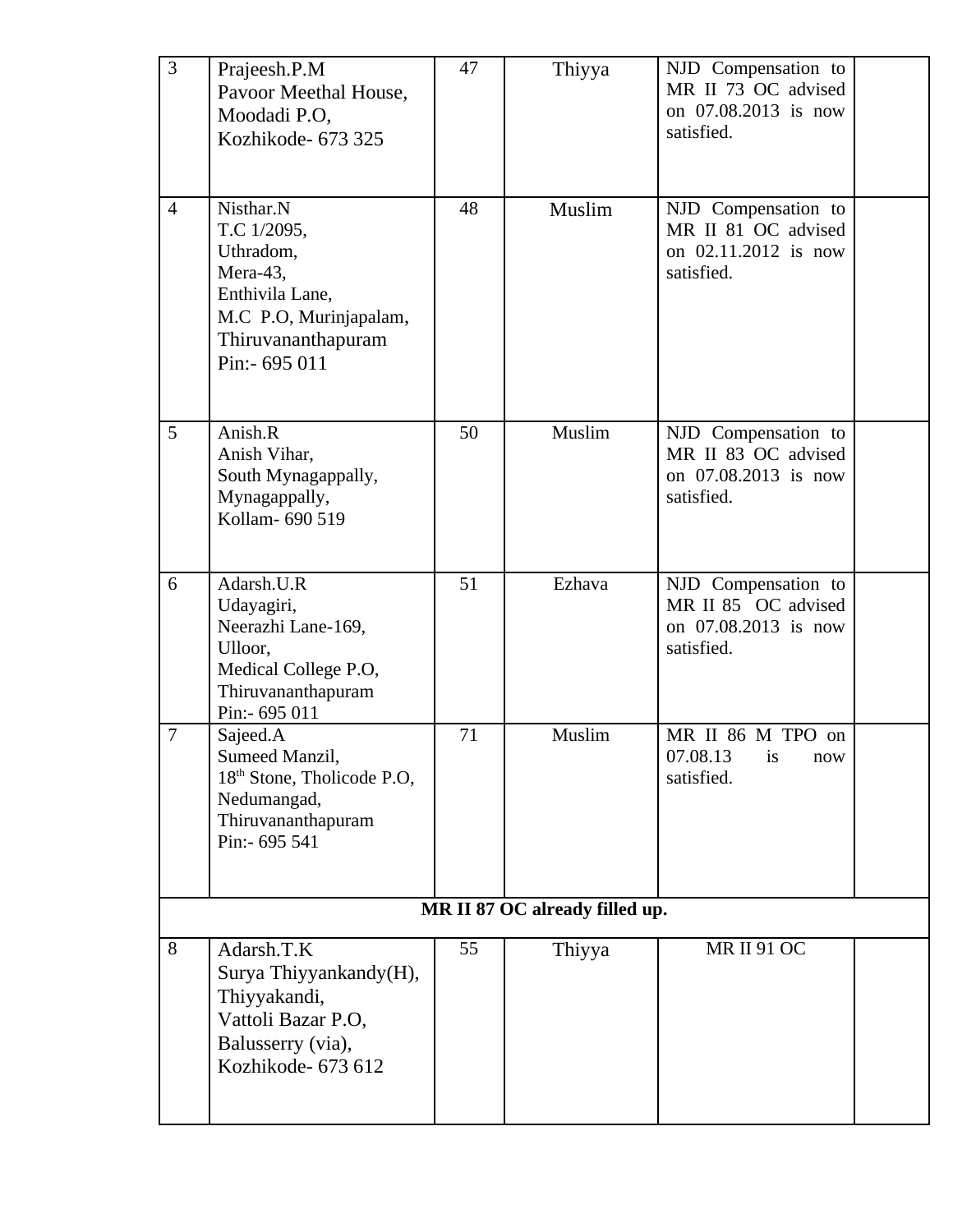| 9  | Rajesh.P.R<br>Raj Nivas<br>Anantheri,<br>Chaikkottukonam,<br>Neyyattinkara,<br>Thiruvananthapuram<br>Pin:- 695 122        | 52                   | Kerala<br>Mudalis/OBC | <b>MR II 89 OC</b>                                      |  |
|----|---------------------------------------------------------------------------------------------------------------------------|----------------------|-----------------------|---------------------------------------------------------|--|
| 10 | Sreeraj.K<br>Sreenidhi,<br>Pavayil Road,<br>Parambath,<br>Thalakulathur P.O,<br>Kozhikode- 673 317                        | 65                   | Saliya/OBC            | MR II 90 OBC                                            |  |
| 11 | Bijesh.E.B<br><b>Sreyas</b><br>Vidyanagar,<br>Kadavanthra<br>Ernakulam<br>Pin:- 682 020                                   | 58                   | Ezhava                | <b>MR II 88 E</b>                                       |  |
| 12 | Rajesh.S.R<br>V.S.N Sadanam,<br>Kuzhivilakonam,<br>Kottukal P.O,<br>Balaramapuram<br>Thiruvananthapuram<br>Pin: - 695 501 | $S/L-1$<br><b>SC</b> | Sambava/SC            | MR II 92 ST. No<br>candidate available in<br>R/L-NCA/SC |  |
| 13 | Ajith Kumar.M<br>Pannikkottu Thekkethil<br>Veedu,<br>Pallickal P.O,<br>Kottarakkara,<br>Kollam-691 566                    | 56                   |                       | <b>MR II 93 OC</b>                                      |  |
| 14 | Yesudas.K.P<br>Kolarikal House,<br>Chennur,<br>Kothad P.O,<br>South Chittoor,<br>Ernakulam- 682 027                       | 62                   | L.C                   | MR II 94 LC/AI                                          |  |